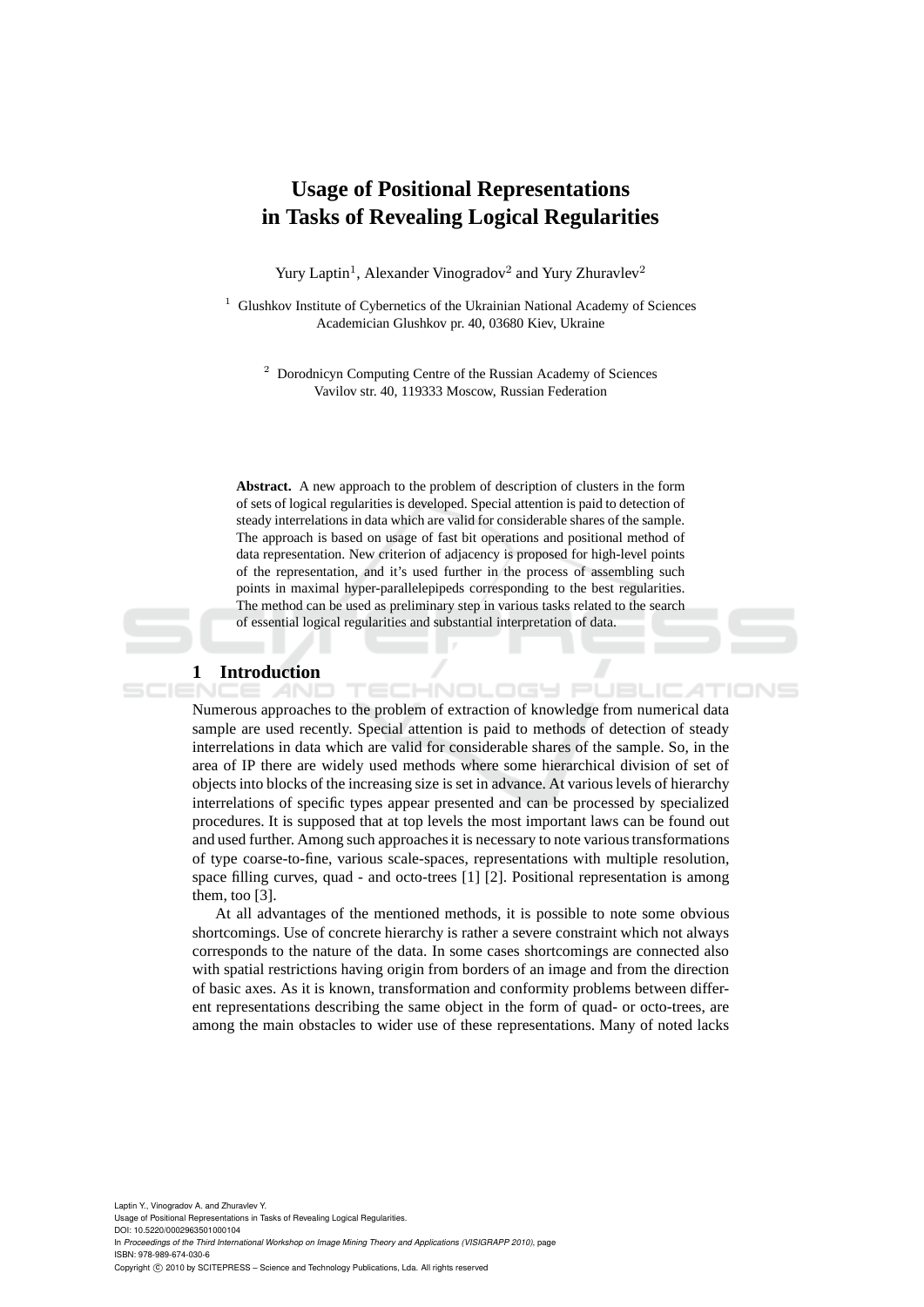are overcome in the approaches based on the use of language of *Logical Regularities* (LR) for the describing clusters in recognition tasks [4] [5]. In this work some possibilities of use of positional data representation for search of description of the classes and the decision rule in terms of LR are considered.

#### **Logical Regularities and Positional Coordinates**  $\boldsymbol{2}$

Standard statement of a problem of recognition in  $R^N$  for K classes is considered. The exact decision of a problem results in a segmentation of all the space on  $K$  subareas. Let  $X \subset R^N$  is one of segments corresponding to the class k. Logical regularity  $LR_i$ is represented by a conjunction of kind  $\bigwedge R_i$  where each condition  $R_i$  is a couple of inequalities  $A_i < X_i < B_i$ . To conjunction  $R_i$  there corresponds a hyper-parallelepiped in X. Some disjunction  $\bigvee LR_i$  can provide a covering of segment of the class k. The covering can possess those or other properties depending on the choice of  $A_i, B_i$ . In formal representation here the usual logic is used, and the form of condition  $R_i$  has simple intuitive sense. As a result of automatic search of representation  $\bigvee LR_i$  there is a list of LR that is sufficient for a class. Logical regularities are presented in a form that is clear to the human acquisition, and they can contain important new information. The less number of indices i and j used in  $\bigvee LR_i$ , the bigger average share of sample covered by each hyper-parallelepiped, and the more important law it represents. Whatever the origin of exact solution of a problem of recognition, it is possible to try to transform it to appropriate representation in terms of LR and to use noted above advantage in substantial interpretation.

We will build this transformation by means of positional data representation. Positional representation implies setting some discrete grid  $D^N \subset R^N$  that is common for all segments, where  $|D| = 2^d$ . For a grid points  $x = (x_1, x_2, x_N)$  the conversion of the points in their positional representations corresponds to effectively carried out transformation on bit slices in  $D^N$  when each m-bit of binary representation of the number  $x_n$  results in  $p(n)$ -bit of binary representation of the m-digit in  $2^N$ -ary representation of value representing the vector as a whole. Here  $m \leq d$ , and function  $p(n)$  defines some permutation on the set  $\{1, 2, ..., N\}$ . As a result there is linearly ordered scale  $S$  of length  $2^{dN}$ , representing one-to-one all points of the grid in the form of a curve filling the space  $D^N$  densely. We consider Z-scanning of a grid, when  $p(n) = n$ . At a choice of other types of scanning  $p(n)$  it is possible to achieve more smooth filling of the grid, for example, in the form of Peano curve, etc.

### $\mathbf{3}$ **Searching Maximal Hyper-parallelepipeds in Positional Representation of Segments**

For a given digitization  $D^N$ , all segments  $X_k \subset R^N$  corresponding to classes k are found as solutions of the task of recognition, and they set together a  $K$ -valued function f defined on the scale S. As it is known, m-bit in  $2^N$ -ary positional representation corresponds to some *n*-dimensional cube of size  $2\binom{m-1}{N}$ . We will name such cube as a m-point. We will search for situations when there are homogeneous cubes as parts of a INS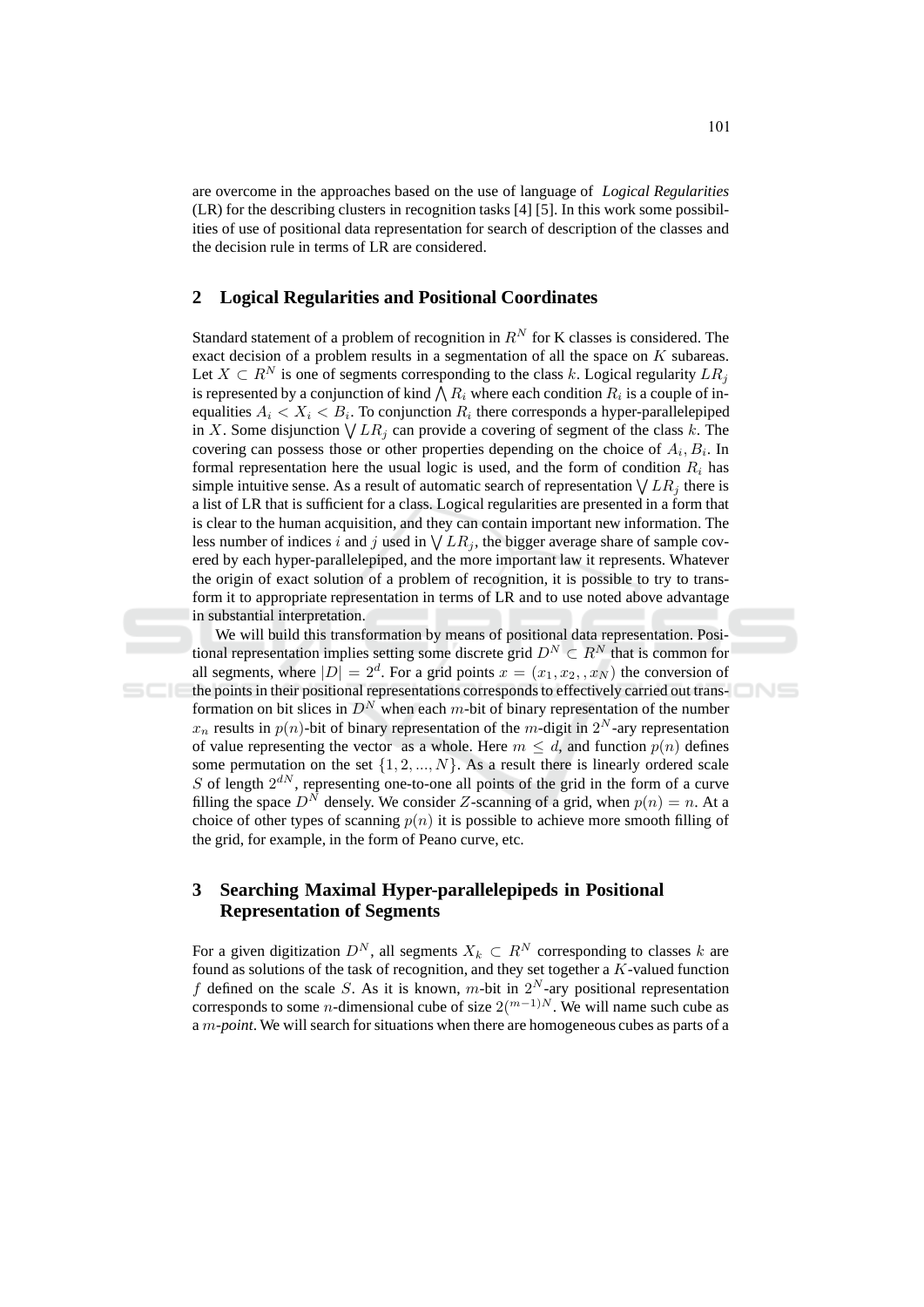segment of some class  $k$  which can be united in hyper-parallelepiped of bigger volume. We will see, how it can be made on the basis of research of the structure of function  $f$ .

Let's select at first all segments of scale  $S$  where value  $f$  does not vary. We will sequentially check points of S and build a list  $\hat{f}$ , containing records of sort  $(b_1b_2...$  $b_{d-m+1}, k$ ). Here the binary sequence  $(b_1b_2...b_{d-m+1}$  consists of  $d-m+1$  bits, and the last bit ends the positional representation of some  $m$ -point as whole. In such code we will represent in  $\hat{f}$  all detected cubes with homogeneous filling  $k$ .

**Lemma 1.** At linear search of points  $S$ , the transition from one m-point to another occurs at zeroing of all low-oder digits in  $2^N$ -ary positional representation of a current point.

The proof follows immediately from the way of construction of the list  $\hat{f}$ .

Obviously, the list  $\hat{f}$  is filled at one pass of the scale S. For such filling it is enough to watch the moments of simultaneous zeroing of all  $2^N$ -ary digits, lower than m.

The received description of segments f already has a structure of type  $\bigwedge R_i$ . However, this representation is not the best because it does not meet yet the requirements of the Section 1. In particular, it is redundant, because some  $n$ -dimensional cubes corresponding to different  $m$ -points of positional representation can be united in common hyper-parallelepiped, and they can receive therefore a representation in the form of a single logical regularity  $\bigwedge R_i$ . Two cubes of identical size we will name *adjacent* if they adjoin on the common  $N-1$ -dimensional edge. A  $N-1$ -dimensional edge, orthogonal to axes  $n$ , we will name as a  $n$ -edge. We will use the following criterion of association of pair of  $m$ -points belonging to the segment  $k$ .

**Lemma 2.** Two m-points C1, C2 are adjacent on a n-edge iff: 1) there is a m'-point C such that  $m' > m$ ; 2) record on C1 precedes record on C2 in  $\hat{f}$ ; 3) in binary record of all  $2^N$ -ary digits  $m, m+1, ..., m'-1$  bits with number n have in record for C1 (C2) from the list  $\hat{f}$  values 1 (accordingly, 0); 4) all other bits in records for C1, C2 in  $\hat{f}$ coincide.

 $N =$ 

The proof. If there is a digit  $m' > m$  with the specified properties then volumes of cubes  $C1$ ,  $C2$  coincide, and in corresponding m'-cube C all m-points, in binary bits of  $2^N$ -ary digits of which *n*-th bits can vary only, make a uniform hyper-parallelepiped of length  $2^{(m'-1)}$ . As Z-scanning is used, C1 takes a highest position in the  $m'$  -1-sub-cube, and  $C2$  takes a lowest position in some other  $m' - 1$ -sub-cube. But  $C1$ precedes  $C2$  in the list  $\hat{f}$ , and therefore, they are allocated in the middle of the hyperparallelepiped and consequently are adjacent.

On the opposite. Any two sub-cubes of equal volume  $C1$ ,  $C2$  from  $D<sup>N</sup>$  are allocated on S without intersections, therefore, one of them is placed in  $\hat{f}$  earlier. Let it be C1. If  $C1$ ,  $C2$  are adjacent on *n*-edge, there is minimum m' such that some m'-cube C contains  $C1$ ,  $C2$ , but any  $m' - 1$ -sub-cube does not contain them together. Therefore, each of them belongs to unique own  $m' - 1$ -sub-cube. But  $C1$ ,  $C2$  are adjacent, and those should be own  $m' - 1$ -sub-cubes, as any two sub-cubes of identical dimension in positional representation either are adjacent, or are not intersected. Repetition of this reasoning for all  $2^N$ -ary digits up to m allows to conclude that all bits in binary representation of all  $2^N$ -ary digits  $m, m+1, m'-1$  in records for  $C1, C2$  in  $\hat{f}$  coincide,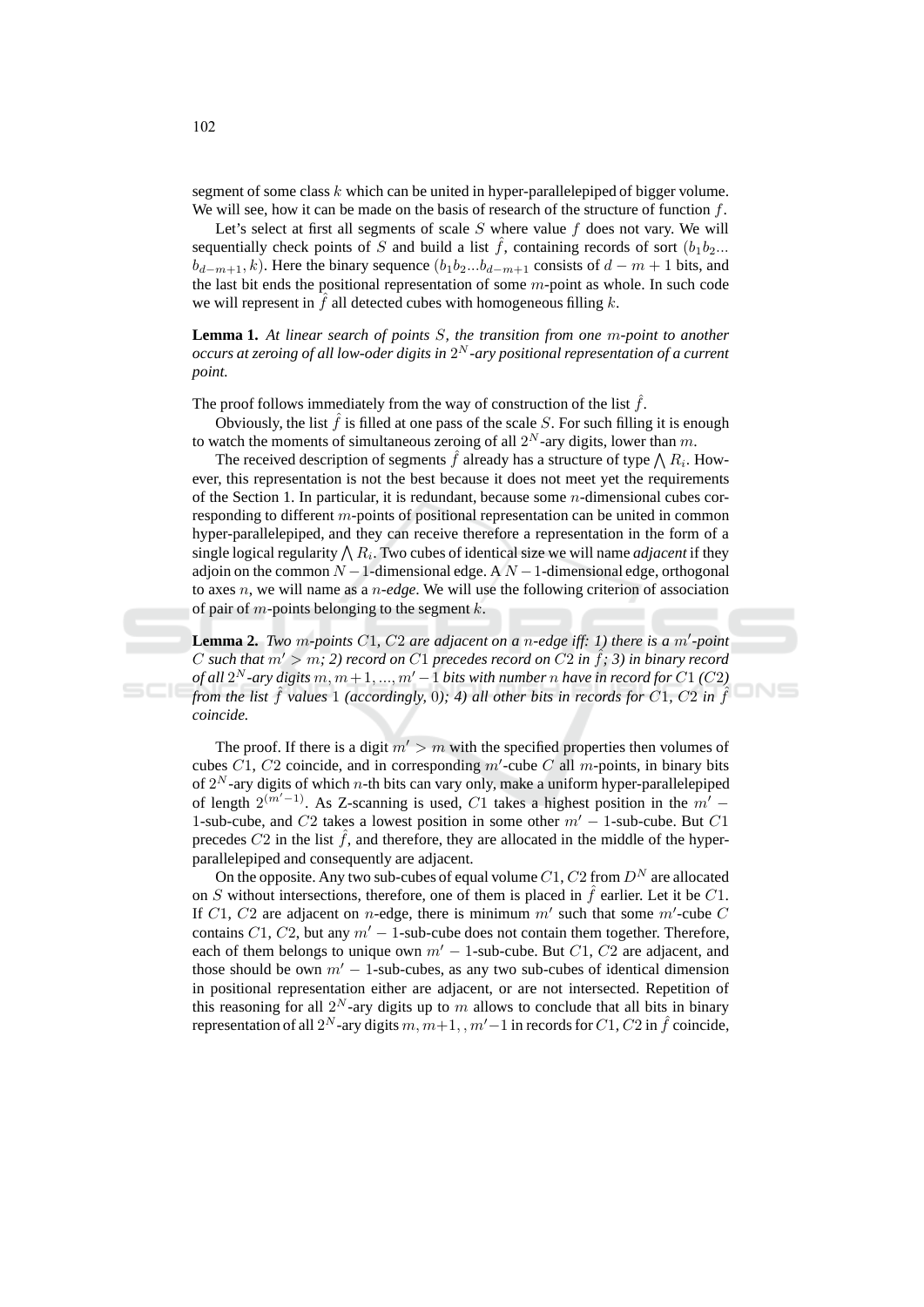excepting bits with number n. It is obvious that change of value of  $n$ -th binary bit in any  $2^N$ -ary digit from 0 to 1 results in moving corresponding sub-cube along the axis n (and backward, at change 1 on 0). For C1 within its own  $m' - 1$ -sub-cube (and within any sub-cube of smaller size up to  $m$ ) it is impossible to make such change. It means that in record for C1, C2 in the list  $\hat{f}$  all these bits have values 1 (accordingly, 0 for  $C2$ ). The Lemma 2 is proved.



Fig. 1. An example in case  $N = 2, K = 3, d = 3$ . Adjacency of two gray 1-points ( $k = 1$ ) is revealed for 1-edge by considering left-bottom 3-point; adjacency of two black 1-points ( $k = 2$ ) is revealed for 1-edge by considering the whole grid (4-point); adjacency of two light-gray 2points ( $k = 3$ ) is revealed for 2-edge by considering right-bottom 3-point.

Using the given criterion, it is possible to build hyper-parallelepipeds of the increasing size. Gathering hyper-parallelepipeds of maximal volume results in exact description of segments of the sample in terms of LR and of sort  $\bigvee LR_i$ .

#### **Discussion**  $\overline{\mathbf{4}}$

It is necessary to remind that this construction depends essentially on the properties of the grid of digitization  $D^N$ . In particular, the value  $D^N = 2^{dN} = 2^{32}$  can serve as natural estimate of length of the scale  $S$  that makes the approach applicable to data processing on PC. Though bit conversions are performed efficiently, the representation received on this way can differ considerably from the solutions found by more exact (and more slow) methods. The reason is that some features of boundaries of the segments cannot be represented adequately on a discrete grid. Nevertheless, if in the exact solution there is found some  $LR_i$ , the presented method reveals some logical regularity  $LR'_i$  as its correspondent on the grid, and vice-versa. On the basis of all told above and proved in Lemmas 1, 2 it is possible to assert that  $LR_i$  and  $LR'_i$  will differ from each other only in parameters  $A_i$ ,  $B_i$ , and no more, than on the value of the step of digitization (and cuts of empty regions on boundaries of the grid  $D^N$ ).